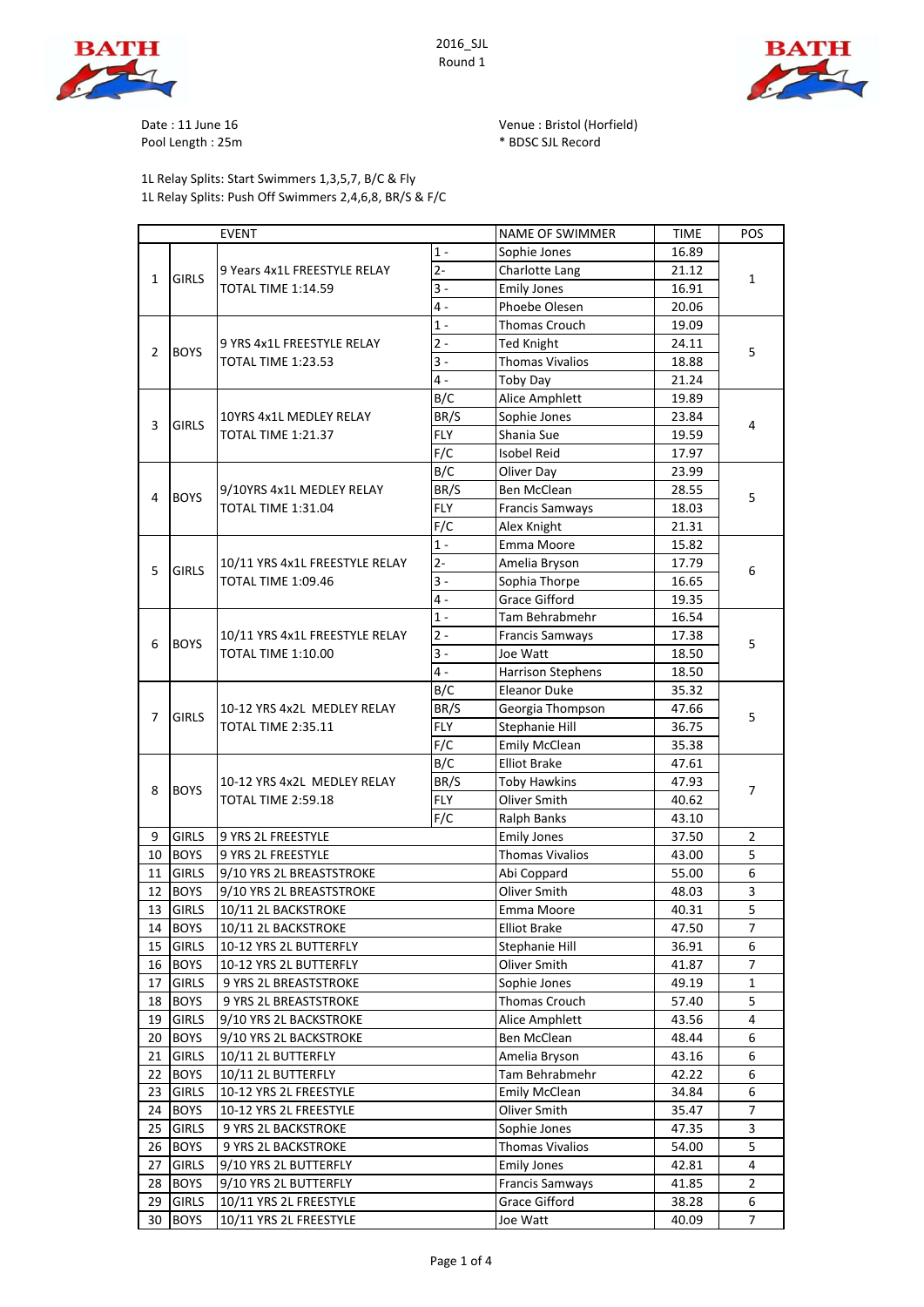



|    | <b>EVENT</b> |                                                             |            | <b>NAME OF SWIMMER</b>   | <b>TIME</b> | POS            |
|----|--------------|-------------------------------------------------------------|------------|--------------------------|-------------|----------------|
| 31 | <b>GIRLS</b> | 10-12 YRS 2L BREASTSTROKE                                   |            | Georgia Thompson         | 48.82       | 7              |
| 32 | <b>BOYS</b>  | 10-12 YRS 2L BREASTSTROKE                                   |            | <b>Toby Hawkins</b>      | 49.42       | DQ             |
| 33 | <b>GIRLS</b> | 9 YRS 1L BUTTERFLY                                          |            | Charlotte Lang           | 19.00       | 2              |
| 34 | <b>BOYS</b>  | 9 YRS 1L BUTTERFLY                                          |            | Thomas Crouch            | 26.53       | 5              |
| 35 | <b>GIRLS</b> | 9/10 YRS 2L FREESTYLE                                       |            | Alice Amphlett           | 38.81       | $\overline{4}$ |
| 36 | <b>BOYS</b>  | 9/10 YRS 2L FREESTYLE                                       |            | <b>Francis Samways</b>   | 36.81       | 3              |
| 37 | <b>GIRLS</b> | 10/11 YRS 2L BREASTSTROKE                                   |            | Sophia Thorpe            | 48.22       | $6\phantom{a}$ |
| 38 | <b>BOYS</b>  | 10/11 YRS 2L BREASTSTROKE                                   |            | Tam Behrabmehr           | 47.75       | 5              |
| 39 | <b>GIRLS</b> | 10-12 YRS 2L BACKSTROKE                                     |            | <b>Eleanor Duke</b>      | 37.16       | $\overline{4}$ |
| 40 | <b>BOYS</b>  | 10-12 YRS 2L BACKSTROKE                                     |            | <b>Toby Hawkins</b>      | 58.65       | 7              |
|    |              |                                                             | B/C        | Sophie Jones             | 23.48       | 3              |
|    |              | 9 YRS 4x1L MEDLEY RELAY                                     | BR/S       | Abi Coppard              | 27.28       |                |
| 41 | <b>GIRLS</b> | TOTAL TIME 1:30.94                                          | FLY        | Charlotte Lang           | 19.94       |                |
|    |              |                                                             | F/C        | Phoebe Olesen            | 20.10       |                |
|    |              |                                                             | B/C        | <b>Thomas Vivalios</b>   | 27.86       |                |
|    |              | 9 YRS 4x1L MEDLEY RELAY                                     | BR/S       | Toby Day                 | 29.00       |                |
| 42 | <b>BOYS</b>  | <b>TOTAL TIME 1:48.84</b>                                   | <b>FLY</b> | Thomas Crouch            | 26.81       | 5              |
|    |              |                                                             | F/C        | <b>Ted Knight</b>        | 25.28       |                |
|    |              |                                                             | $1 -$      | Alice Amphlett           | 17.61       |                |
|    |              | 9/10YRS 4x1L FREESTYLE RELAY                                | $2 -$      | Shania Sue               | 20.25       | 4              |
| 43 | <b>GIRLS</b> | <b>TOTAL TIME 1:15.44</b>                                   | $3 -$      | Charlotte Lang           | 18.90       |                |
|    |              |                                                             | $4 -$      | <b>Isobel Reid</b>       | 18.81       |                |
|    |              | 9/10YRS 4x1L FREESTYLE RELAY<br><b>TOTAL TIME 1:16.34</b>   | $1 -$      | <b>Francis Samways</b>   | 17.70       |                |
|    | <b>BOYS</b>  |                                                             | $2 -$      | Oliver Day               | 20.52       | 3              |
| 44 |              |                                                             | $3 -$      | Ben McClean              | 17.84       |                |
|    |              |                                                             | 4 -        | Alex Knight              | 20.42       |                |
|    | <b>GIRLS</b> | 10/11 YRS 4x1L MEDLEY RELAY<br><b>TOTAL TIME 1:21.37</b>    | B/C        | Alice Amphlett           | 20.45       | 6              |
|    |              |                                                             | BR/S       | Sophia Thorpe            | 23.87       |                |
| 45 |              |                                                             | <b>FLY</b> | Emma Moore               | 18.04       |                |
|    |              |                                                             | F/C        | Grace Gifford            | 19.06       |                |
|    |              | 10/11 YRS 4x1L MEDLEY RELAY<br><b>TOTAL TIME 1:22.28</b>    | B/C        | <b>Elliot Brake</b>      | 22.86       | 4              |
|    |              |                                                             | BR/S       | Joe Watt                 | 24.00       |                |
| 46 | <b>BOYS</b>  |                                                             | <b>FLY</b> | Tam Behrabmehr           | 17.36       |                |
|    |              |                                                             | F/C        | <b>Harrison Stephens</b> | 18.14       |                |
|    |              |                                                             | $1 -$      | <b>Eleanor Duke</b>      | 32.67       |                |
|    | <b>GIRLS</b> | 10-12 YRS 4x2L FREESTYLE RELAY<br><b>TOTAL TIME 2:17.92</b> | $2 -$      | Georgia Thompson         | 36.84       |                |
| 47 |              |                                                             | $3 -$      | Stephanie Hill           | 32.78       | 6              |
|    |              |                                                             | 4-         | <b>Emily McClean</b>     | 35.63       |                |
| 48 | <b>BOYS</b>  | 10-12 YRS 4x2L FREESTYLE RELAY<br>TOTAL TIME 2;34.40        | $1 -$      | <b>Toby Hawkins</b>      | 36.64       | 7              |
|    |              |                                                             | $2 -$      | <b>Elliot Brake</b>      | 39.13       |                |
|    |              |                                                             | 3 -        | Oliver Smith             | 34.29       |                |
|    |              |                                                             | $4 -$      | Ralph Banks              | 44.39       |                |
|    | <b>MIXED</b> | 8X1L FREESTYLE CANNON<br><b>TOTAL TIME 2:19.19</b>          | $1$ - $\,$ | <b>Emily Jones</b>       | 17.86       | 5              |
|    |              |                                                             | $2 -$      | Thomas Crouch            | 20.46       |                |
| 49 |              |                                                             | $3 -$      | Alice Amphlett           | 17.72       |                |
|    |              |                                                             | $4 -$      | Francis Samways          | 17.38       |                |
|    |              |                                                             | $5 -$      | Emma Moore               | 15.84       |                |
|    |              |                                                             | 6 -        | Joe Watt                 | 18.22       |                |
|    |              |                                                             | $7 -$      | Eleanor Duke             | 15.40       |                |
|    |              |                                                             | 8 -        | Oliver Smith             | 16.40       |                |
|    |              |                                                             |            |                          |             |                |

| Bath Dolphin            | 151 |
|-------------------------|-----|
| <b>Bristol North</b>    | 85  |
| <b>Bristol Pengiuns</b> | 195 |
| Keynsham                | 215 |
| Plymouth Leander        | 292 |
| Severnside Tritons      | 233 |
| Trowbridge              | 195 |

- 
- 

 $\frac{195}{215}$  Virtual Gala Protocols Thus

No Final Position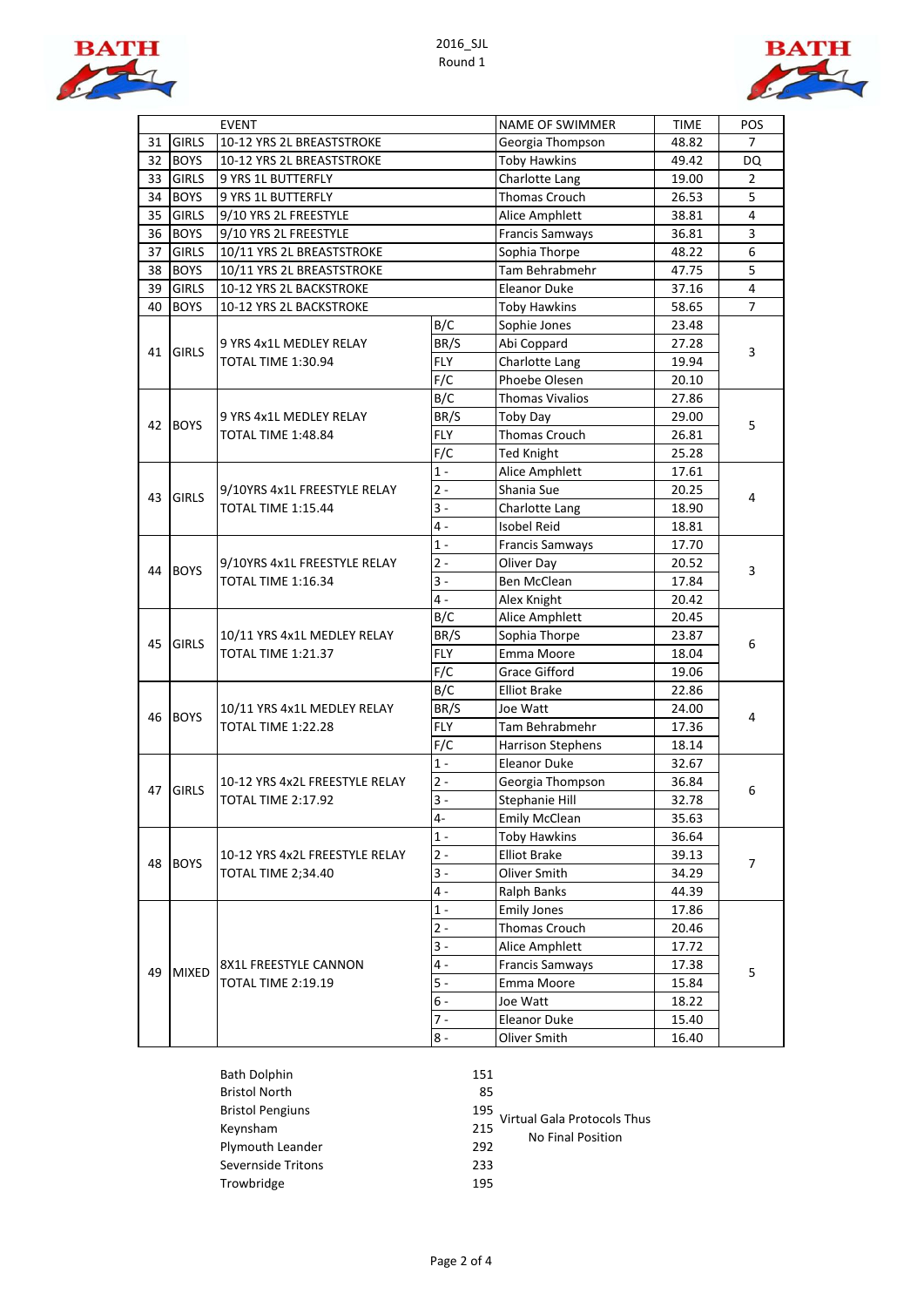



Pool Length : 25m  $*$  BDSC SJL Record

1L Relay Splits: Start Swimmers 1,3,5,7, B/C & Fly 1L Relay Splits: Push Off Swimmers 2,4,6,8, BR/S & F/C

Date : 9 July 16 **Date : 9 July 16** Venue : Swindon (Link Centre)

| <b>EVENT</b>   |              |                                                             |            | <b>NAME OF SWIMMER</b> | <b>TIME</b> | POS            |
|----------------|--------------|-------------------------------------------------------------|------------|------------------------|-------------|----------------|
|                | <b>GIRLS</b> | 9 Years 4x1L FREESTYLE RELAY<br><b>TOTAL TIME 1:13.59</b>   | $1 -$      | Sophie Jones           | 16.94       | $\mathbf{1}$   |
| $\mathbf{1}$   |              |                                                             | $2 -$      | <b>Emily Jones</b>     | 19.50       |                |
|                |              |                                                             | $3 -$      | Charlotte Lang         | 18.50       |                |
|                |              |                                                             | $4 -$      | Phoebe Olesen          | 18.75       |                |
|                |              |                                                             | $1 -$      |                        |             |                |
| $\overline{2}$ |              | 9 YRS 4x1L FREESTYLE RELAY                                  | $2 -$      |                        |             |                |
|                | <b>BOYS</b>  | <b>TOTAL TIME 1:23.53</b>                                   | $3 -$      |                        |             | <b>DNS</b>     |
|                |              |                                                             | $4 -$      |                        |             |                |
|                | <b>GIRLS</b> |                                                             | B/C        | <b>Isobel Reid</b>     | 22.24       |                |
|                |              | 10YRS 4x1L MEDLEY RELAY                                     | BR/S       | Sophie Jones           | 23.47       | 5              |
| 3              |              | TOTAL TIME 1:25.28                                          | <b>FLY</b> | Shania Sue             | 19.35       |                |
|                |              |                                                             | F/C        | Eva Lindsley           | 20.28       |                |
|                |              |                                                             | B/C        | Stan Cranch            | 23.33       | <b>DISQ</b>    |
|                |              | 9/10YRS 4x1L MEDLEY RELAY                                   | BR/S       | Alex Knight            | 29.42       |                |
| 4              | <b>BOYS</b>  | <b>TOTAL TIME (1:29.36)</b>                                 | <b>FLY</b> | Will Shardlow          | 19.83       |                |
|                |              |                                                             | F/C        | <b>Francis Samways</b> | 16.78       |                |
|                |              | 10/11 YRS 4x1L FREESTYLE RELAY<br><b>TOTAL TIME 1:12.10</b> | $1 -$      | Talulla Wood           | 17.07       |                |
|                |              |                                                             | $2 -$      | Evie Good              | 20.50       |                |
| 5              | <b>GIRLS</b> |                                                             | $3 -$      | Sophia Thorpe          | 17.00       | 5              |
|                |              |                                                             | 4 -        | <b>Grace Gifford</b>   | 18.50       |                |
|                |              |                                                             | $1 -$      | Ben McClean            | 18.53       |                |
|                |              | 10/11 YRS 4x1L FREESTYLE RELAY<br>TOTAL TIME 1:08.66        | $2 -$      | Tam Behrabmehr         | 16.65       |                |
| 6              | <b>BOYS</b>  |                                                             | $3 -$      | <b>Francis Samways</b> | 16.32       | 3              |
|                |              |                                                             | 4 -        | Will Shardlow          | 17.25       |                |
|                |              |                                                             | B/C        | Eleanor Duke           | 37.66       |                |
|                | <b>GIRLS</b> | 10-12 YRS 4x2L MEDLEY RELAY<br>TOTAL TIME 2:37.64           | BR/S       | Georgia Thompson       | 47.79       | 5              |
| $\overline{7}$ |              |                                                             | <b>FLY</b> | Stephanie Hill         | 37.58       |                |
|                |              |                                                             | F/C        | <b>Emily McClean</b>   | 34.81       |                |
|                | <b>BOYS</b>  | 10-12 YRS 4x2L MEDLEY RELAY<br><b>TOTAL TIME 3:02.21</b>    | B/C        | Tam Behrabmehr         | 45.46       | 5              |
|                |              |                                                             | BR/S       | Will Shardlow          | 51.46       |                |
| 8              |              |                                                             | <b>FLY</b> | Oliver Smith           | 39.15       |                |
|                |              |                                                             |            | <b>Ralph Banks</b>     | 46.24       |                |
| 9              | <b>GIRLS</b> | F/C                                                         |            | <b>Emily Jones</b>     | 37.53       | $\mathbf{1}$   |
| 10             | <b>BOYS</b>  | 9 YRS 2L FREESTYLE                                          |            | <b>Thomas Vivalios</b> | 45.99       | 5              |
| 11             | <b>GIRLS</b> | 9 YRS 2L FREESTYLE<br>9/10 YRS 2L BREASTSTROKE              |            | Sophie Jones           | 47.49       | 3              |
| 12             | <b>BOYS</b>  | 9/10 YRS 2L BREASTSTROKE                                    |            | Daniel Smith           | 56.45       | 3              |
|                | 13 GIRLS     | 10/11 2L BACKSTROKE                                         |            | Isobel Reid            | 47.03       | 5              |
| 14             | <b>BOYS</b>  |                                                             |            | Tam Behrabmehr         | 42.57       | 4              |
| 15             | <b>GIRLS</b> | 10/11 2L BACKSTROKE                                         |            | Stephanie Hill         | 36.48       | 4              |
| 16             | <b>BOYS</b>  | 10-12 YRS 2L BUTTERFLY                                      |            | Oliver Smith           | 39.56       | <b>DISQ</b>    |
| 17             | <b>GIRLS</b> | 10-12 YRS 2L BUTTERFLY                                      |            | Abi Coppard            | 55.51       | 3              |
| 18             | <b>BOYS</b>  | 9 YRS 2L BREASTSTROKE                                       |            | Thomas Crouch          | 56.21       | 4              |
| 19             | <b>GIRLS</b> | 9 YRS 2L BREASTSTROKE                                       |            | Shania Sue             | 42.74       | 3              |
| 20             | <b>BOYS</b>  | 9/10 YRS 2L BACKSTROKE                                      |            | Will Shardlow          | 44.72       | $\overline{2}$ |
| 21             | <b>GIRLS</b> | 9/10 YRS 2L BACKSTROKE                                      |            | Grace Gifford          | 40.94       | 4              |
| 22             | <b>BOYS</b>  | 10/11 2L BUTTERFLY<br>10/11 2L BUTTERFLY                    |            | Tam Behrabmehr         | 40.95       | 4              |
| 23             | <b>GIRLS</b> |                                                             |            | <b>Emily McClean</b>   | 34.87       | 5              |
| 24             | <b>BOYS</b>  | 10-12 YRS 2L FREESTYLE                                      |            | Oliver Smith           | 34.16       | 5              |
| 25             | <b>GIRLS</b> | 10-12 YRS 2L FREESTYLE                                      |            | <b>Emily Jones</b>     | 45.73       | 4              |
| 26             | <b>BOYS</b>  | 9 YRS 2L BACKSTROKE                                         |            | Thomas Crouch          | 53.61       | 4              |
| 27             | <b>GIRLS</b> | 9 YRS 2L BACKSTROKE<br>9/10 YRS 2L BUTTERFLY                |            | Talulla Wood           | 45.84       | 4              |
| 28             | <b>BOYS</b>  | 9/10 YRS 2L BUTTERFLY                                       |            | <b>Francis Samways</b> | 39.92       | $\mathbf{1}$   |
|                |              |                                                             |            |                        |             |                |

29 GIRLS 10/11 YRS 2L FREESTYLE Grace Gifford 36.92 5